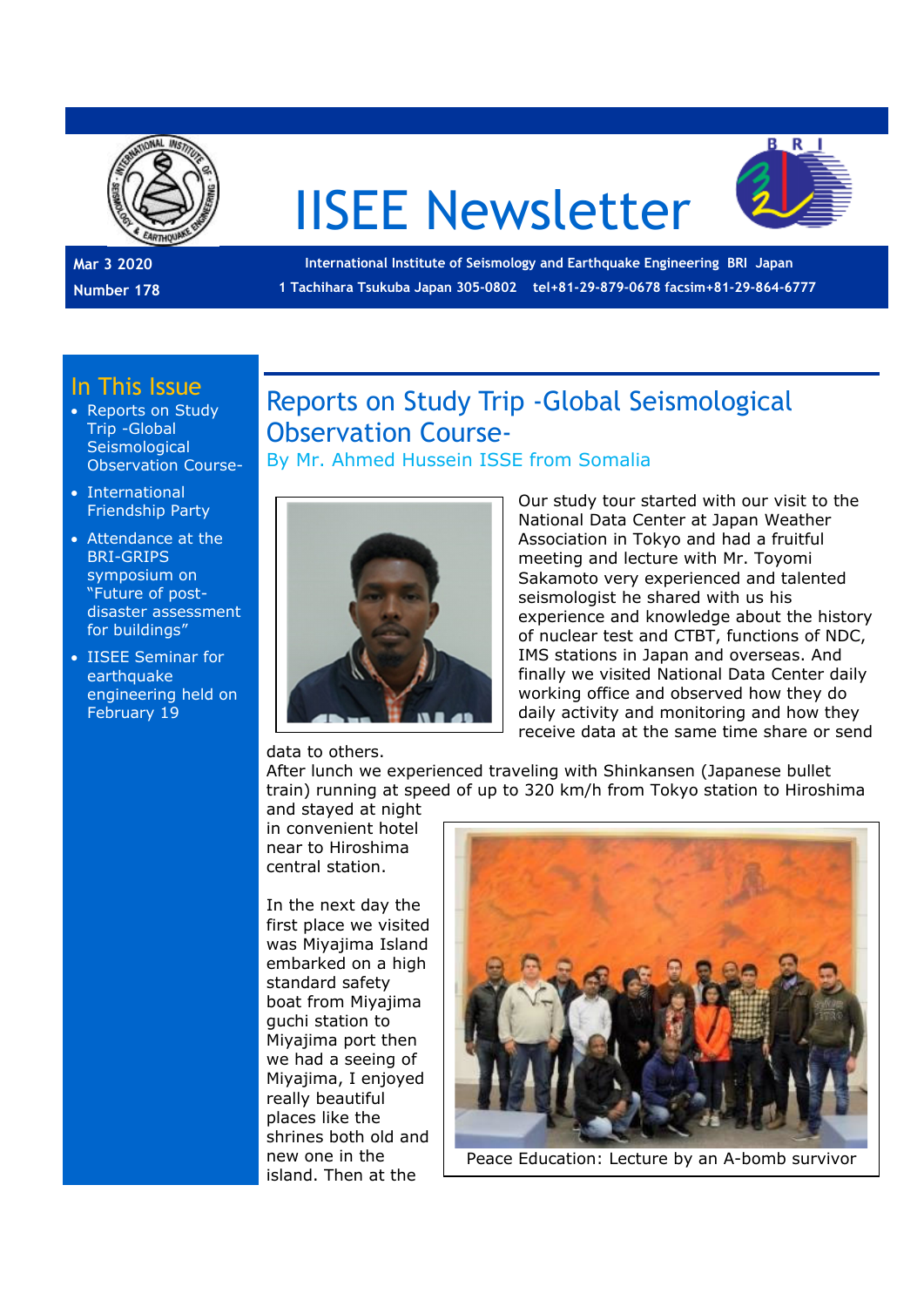## IISEE Net and **Training**

#### IISEENET

IISEE-UNESCO Lecture **Note** IISEE E-learning Synopsis Database

Bulletin Database

afternoon we comeback to Hiroshima and we had peace education lecture by an A-Bomb survivor, Ogura-san. After that we observed the documentary of Peace Memorial Museum, victims' mementos, photos and materials like melted glass, charred clothing and the Atomic Bomb Dome and many more.

I had a life time experience in there and a lot of history and could feel and conclude that we have to learn a lot from war and advocate peace memorial museums in everywhere on this planet because What happened in Hiroshima was a man-made disaster.

Next morning we headed to Nojima fault around Ezaki Toudai and we observed a real fault and surface displacement, after that we headed to



Nojima fault preservation museum

Nojima fault preservation museum and saw the great Hanshin-Awaji Earthquake memorials which was the latest highly devastating, although in Awaji Island and Kobe area are recovered from that devastation we witnessed the memory of that disaster, then in the afternoon we visited to disaster reduction and human renovation institute where I saw and observed the devastating impacts of earthquakes and Tsunamis through audio and visual, graphics and models, and physical artifacts.

Last day of this study trip was sightseeing of Kyoto city and we visited Nijo-jo Castle, Kinkakuji Temple, and Kyoto Imperial palace, those were breath taking sights and we grasped

about cultural heritages of Japanese people, the Castle and Temple's architectural design was great and how they keep their history well preserved and continue spreading it to the younger generations. This trip is very valuable to me as it would help me understand the conditions of the Japanese government and people face in responding to disaster reduction and renovate in a more proactive way which acknowledges the importance and usefulness of different techniques and scientific researches.

The experience we gained in this trip will somehow enrich our insights on global seismological observation and disaster management and policies in an international context.

Finally I would like thank everybody who contributed and assist our study trip.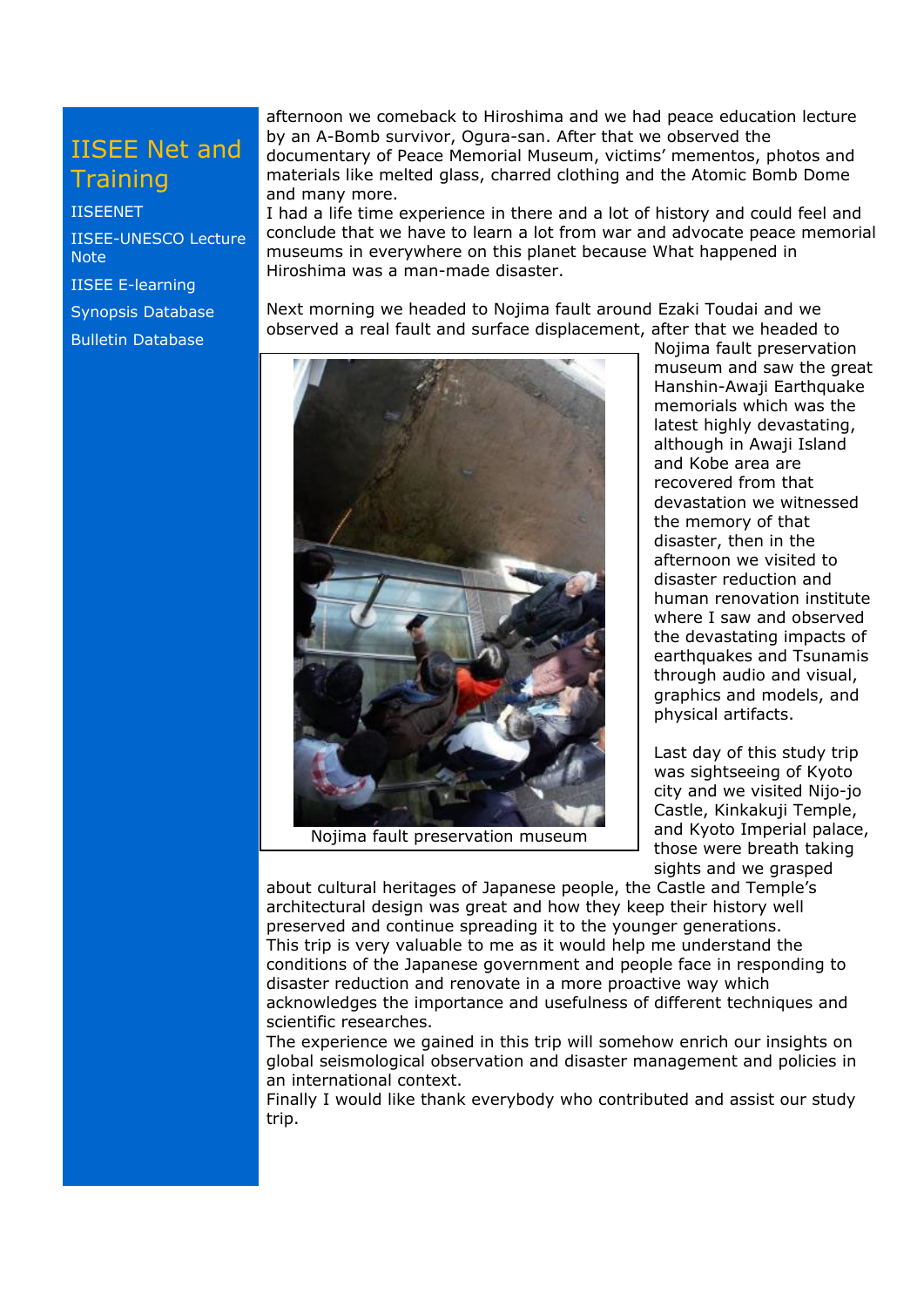#### By Mr. Dookhee Jaikishan From Mauritius

## **Earthquakes**

The 2011 off the Pacific coast of Tohoku **Earthquake** 

Reports of Recent **Earthquakes** 

Utsu Catalog

Earthquake Catalog



Enjoy Now

These four days of study trip has been a very mesmerising experience for



me. I have lived a great and probably once in a lifetime learning period. It was an opportunity to understand a couple of pages from the great history book of JAPAN. After having been clearly explained on the responsibilities of the National Data Centre by Sakamoto san from JWA, the group left for Hiroshima through the Shinhansen line. I enjoyed very beautiful scenes on the way and most importantly some enchanting glimpses of the great Mount FUJI.

The next day, the visit to the Miyajima island made me gained some knowledge about the Shinto religion and at the same time discover the beauties of that place. The journey continued with a visit at the Hiroshima Peace Memorial Museum. Now, here, I won't be able to express in words the emotions that I have gone through, a mix of great sadness and anger. Great sadness at the apocalyptic scenes of destruction and suffering of the victims and anger at those people who dropped the A bomb over Hiroshima. Anyway, history cannot be re-written but all the people around the world should join our efforts so that such a thing should never occur again. The highest event during this tour has undoubtedly been the lecture by KEIKO san, the courageous A bomb survivor. I consider myself highly privileged to have this opportunity of attending such a speech. The narration of the event has been done in so detail that my emotion level was very high. I have never imagined of the such sufferings that the people of Hiroshima endured. I now consider the people of Hiroshima as HEROES. Heroes, in the sense that you have showed your courage and ability to the world by reconstructing a beautiful and lively city after such a disastrous event. I bow down and salute all the people who were involved in this reconstruction act.

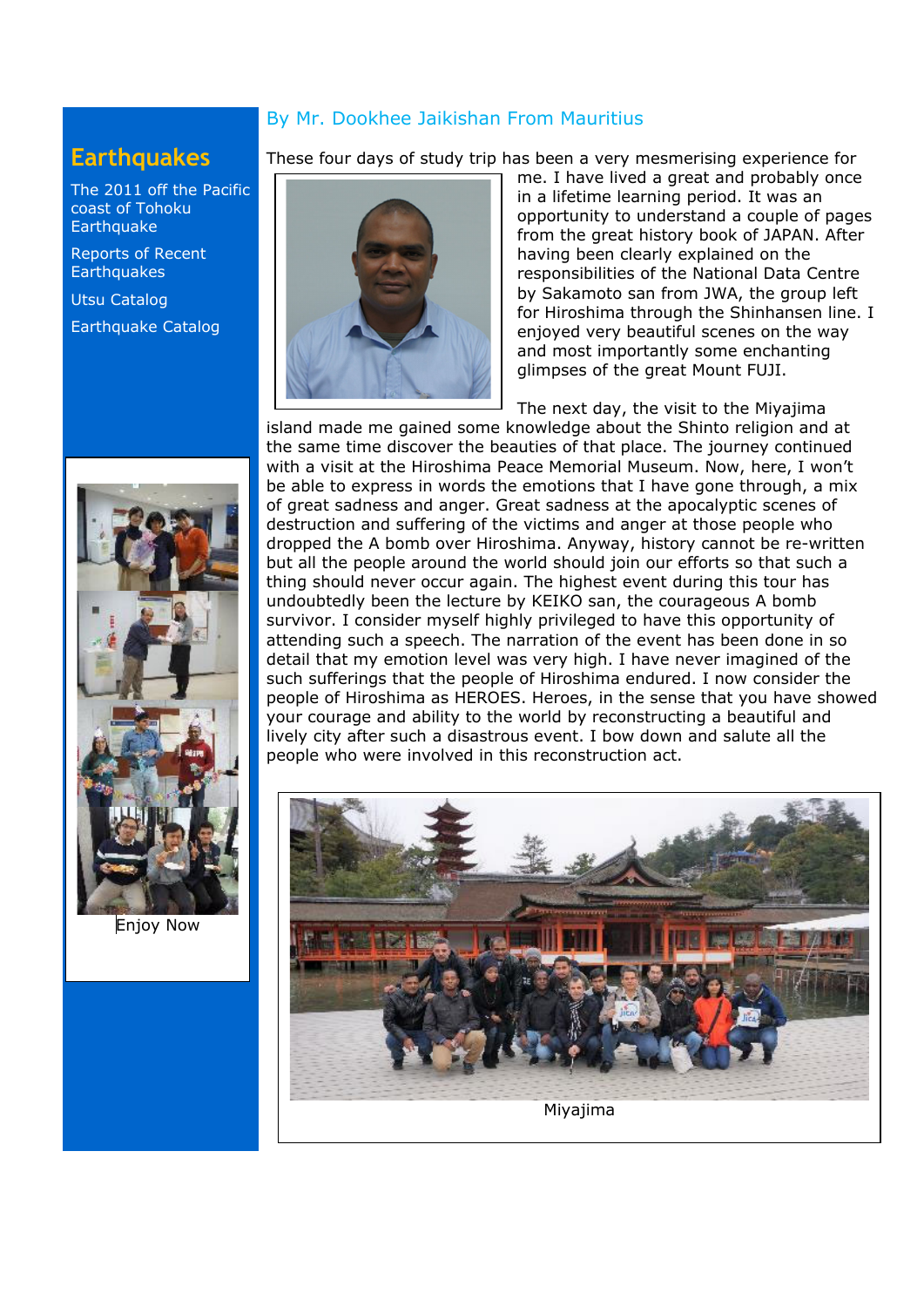

On the third day we went to visit the Nojima fault preservation museum. It was with a lot of excitement that I crossed over another masterpiece of Japanese know-how, the Akashi Kaikyo bridge. At the museum, a detailed explanation was given about the event by the guide and it was impressive to see how a small part the fault of the 1995 Kobe earthquake was preserved. Now, I have a better visual understanding of a fault. Next, we went to the Disaster Reduction and Human Renovation Institution where video clips of natural disasters (mainly the 1995 Kobe earthquake and the 2011 Tohoku tsunami) were played. I got the impression of living those events through the clips. It was also very heart breaking to hear the testimonies of people who have lost close ones during those disasters. But at the end of the day, everyone showed great affection to their cities by overcoming their great desperation and restarting a new life.

On the last day, it was a brief rendez-vous with the Japanese history and culture. After witnessing snow falls for the first time in my life on the way, I visited the Golden temple in Kyoto city. The guide accompanying the group gave a very good briefing about Buddism in Japan. Then, we visited the Nijo-jo castle and the Imperial palace and again the lady guide narrated us the lives of Shoguns and Emperors and their importance in the Japanese history.

To conclude, this study tour is very important for the course. I have got a much better understanding of the disastrous impacts of nuclear bombs, earthquakes and tsunamis. It has been an emotionally strong and culturally enriching experience for me. I am indebted to JICA, IISEE and the Government of Japan for having given me the opportunity to live such an experience. My deepest thanks to JICA, IISEE, the Government of Japan and last but not least to Shibazaki sensei, Hamano san, Sakuma san and Inadome san. We have been taken very good care. Thanks a lot.

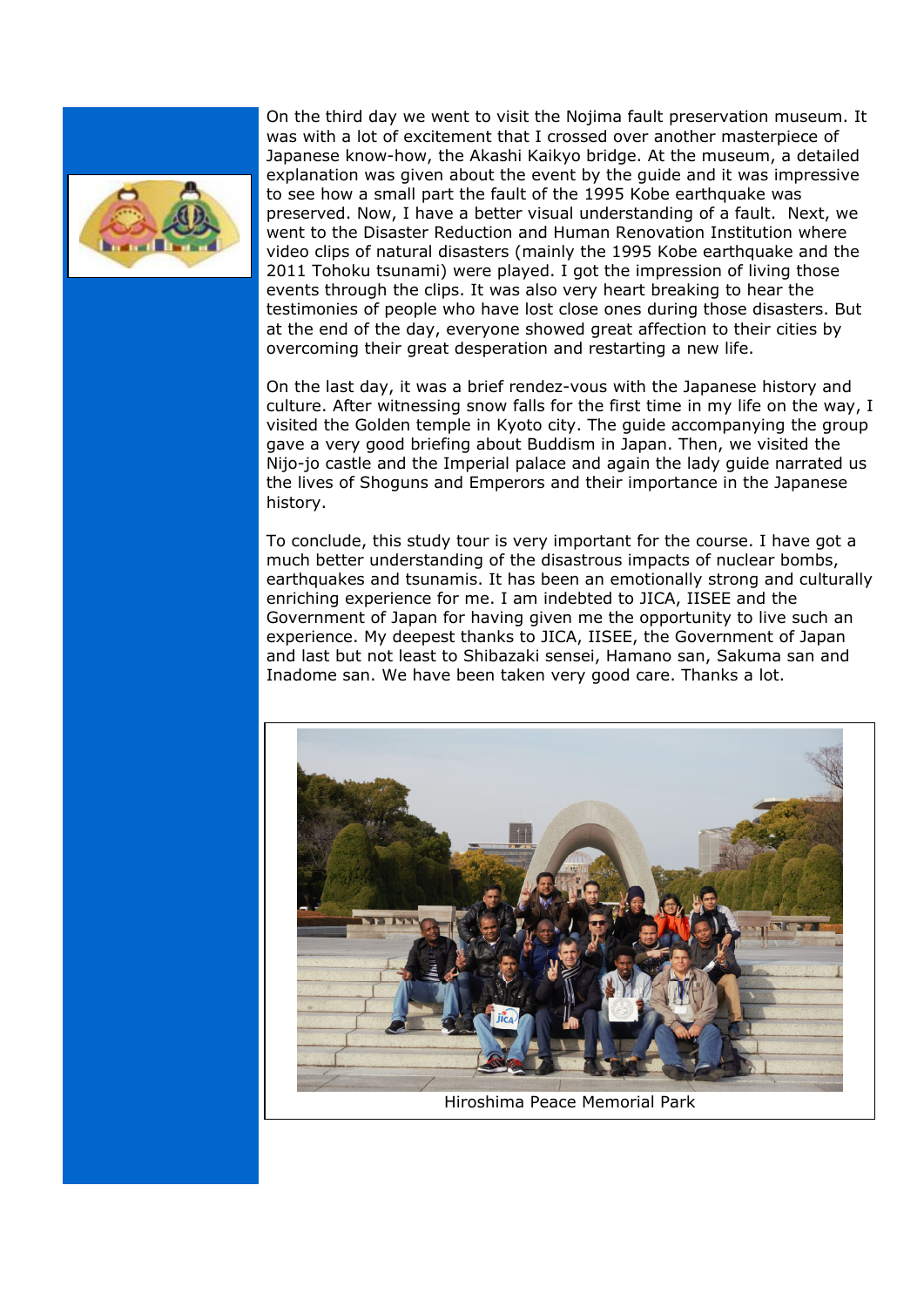#### By Mr. Bilal Saif from Pakistan

## **Call for Papers**

IISEE Bulletin is now accepting submissions of papers for the seismology , earthquake engineering, and tsunami. Developing countries are targeted, but are not limited.

Your original papers will be reviewed by the editorial members and some experts.

NO submission fee is needed.

Try to challenge!!



On February 6-9, 2020, the participants of the Global Seismological Observation Course went to Hiroshima, Miyajima island, Awajii Island, Kobe, and Kyoto for study and sightseeing trip.

It was a great  $1<sup>st</sup>$ -time experience to travel through Ferry service to Miyajima island. This island is very beautiful and takes us to real environment of the Shinto religion. The shrines built in the water were so attractive and unique with beautiful landscapes. It was really impressive to visit the Atomic

Bomb Dome and the Hiroshima Peace Memorial Museum. The real stories of survivors were quite emotional and heart touching that gives us a true picture of August 6th, 1945 event. Hiroshima was almost ruined by the atomic bomb. People were hurt by the bomb very badly both physically and mentally. People were disappointed, and the economy was depressed.

Human beings should learn from the history of Hiroshima and to do something for the world without nuclear weapons, because it is the demand of times. In the museum, Sadako Sasaki's history, a girl affected by Hiroshima Bomb was very emotional for me. Nobody should experience the effects of an atomic bomb again after knowing the story of Sadako and visiting the children's peace memorial.

It was a dream come true for me to pass through Akashi-Kaikyo Bridge (world's largest suspension bridge) for Awaji Island. It was amazing to see a real Nojima fault and experience a simulated earthquake in the Nojima Fault Preservation Museum and also got more knowledge about the "The



Disaster Reduction and Human Renovation Institution

Great Hanshin-Awaji Earthquake," in which about 6,500 people lost their lives. It was really impressive to see how Japan preserved the Nojima fault and damages of the earthquake to teach everybody how destructive an earthquake can be.

The Disaster Reduction and Human Renovation Institution (DRI) in Kobe showed us all the damage caused by the

devastating Great Hanshin-Awaji Earthquake (Kobe earthquake) on January 17th, 1995. The Tohoku earthquake that struck Japan on March 11th, 2011, one of the biggest earthquakes recorded in the last 100 years, which generates the great tsunami waves that ruin the coastal areas very badly.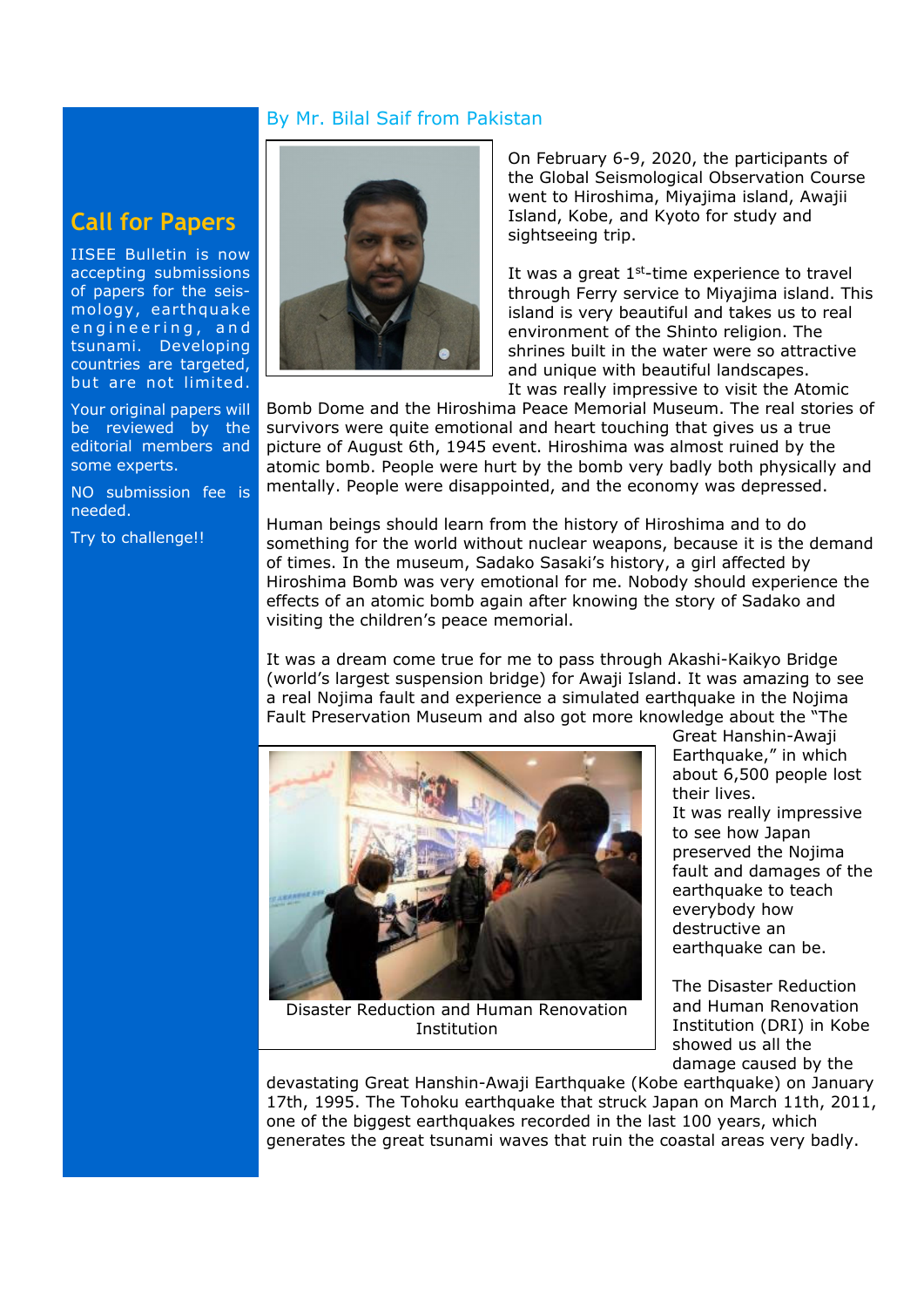The 3-D movies were very impressive, emotional and heart touching. I am really impressed by the preparation of Japanese people that how they prepare themselves to face future disasters and challenges caused by earthquakes.

I enjoyed really beautiful places like Kinkakuji Temple, Nijo – jo Castle, and Kyoto Imperial Palace in Kyoto City the snowfall in Kyoto makes our trip more memorable.

The trip gave us a lot of fun, excursion, sightseeing, knowledge, and information about the damages caused by earthquakes and nuclear explosions. Lastly, I would like to thanks JICA, IISEE, and Government of Japan for arranging this valuable trip for us. Here I also mention the commitment of Mr. Hiko Inadome and Ms. Sakuma. They gave us more care and guided the trip very smoothly and efficiently.



#### Atomic Bomb Dome

## International Friendship Party

By Mr. Takahiro Yamada, Head of Administration Division, IISEE

IISEE hold a Friendship party in this period during the regular course,



 and global seismological observation course are in operation. (on Feb 17<sup>th</sup>) Lecturers of Global Seismological Observation course, Seismology and Tsunami Disaster Mitigation course joined us and we spent a great time together.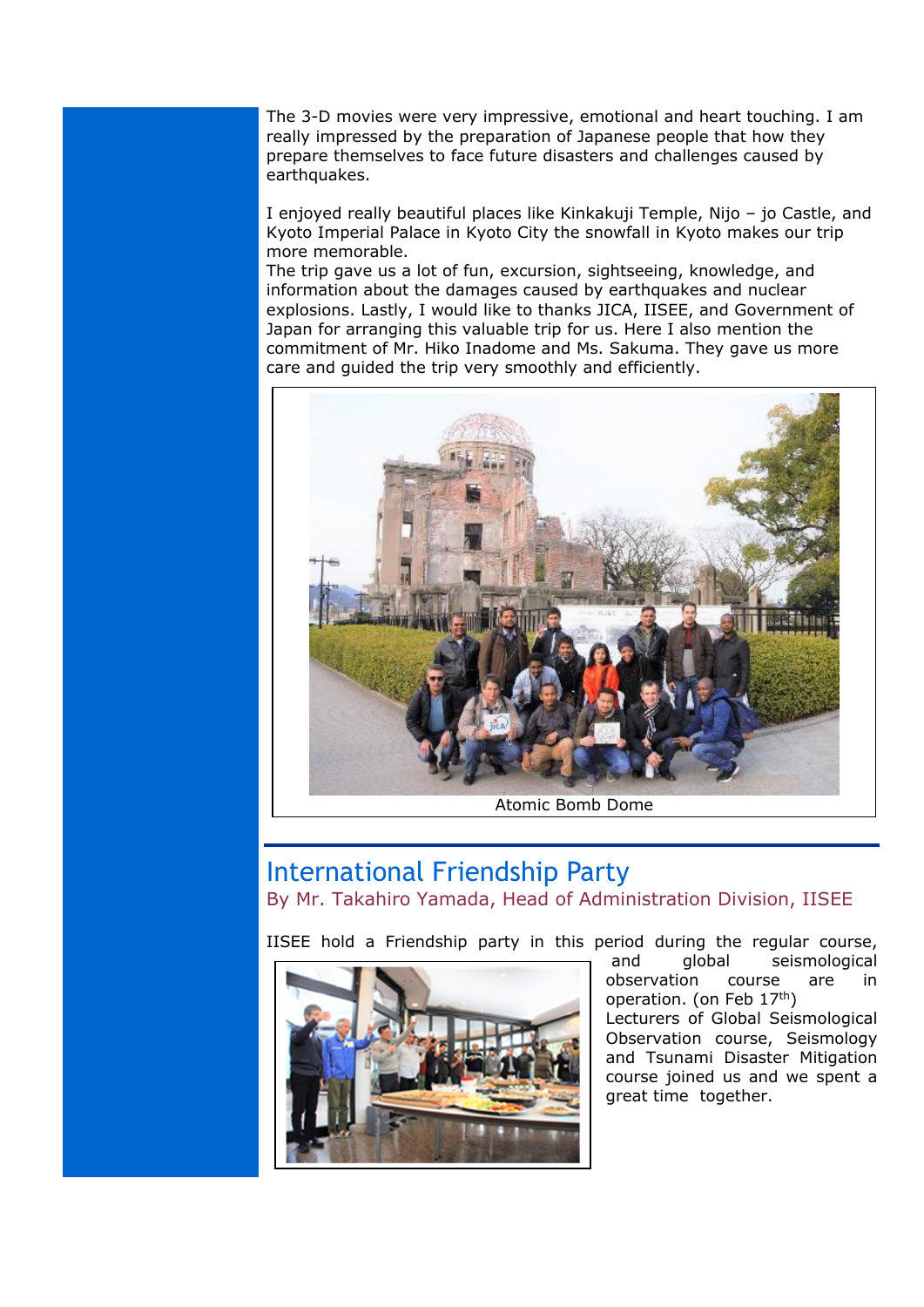## **Contact Us**

The IISEE Newsletter is intended to act as a gobetween for IISEE and ex-participants.

We encourage you to contribute a report and an article to this newsletter. Please let us know your current activities in your countries.

We also welcome your co-workers and friends to register our mailing list.



## iiseenews@kenken.go.j Attendance at the BRI-GRIPS symposium on "Future of post-disaster assessment for buildings" By Dr. Tatsuya Azuhata, Chief Research Engineer, IISEE

The BRI and the GRIPS held their joint symposium titled "Future of post-disaster assessment for buildings" at the hall of the GRIPS on February 5. Prof. Nakano of the University of Tokyo chaired it, and seven speakers talked about the related topic. Three of them were abroad speakers from Chile, Taiwan, and New Zealand. From the IISEE, Dr. Azuhata introduced the IISEE training program and the lecture contents on the post-seismic disaster assessment briefly as a part of his presentation. After all presentations, they conducted the



Dr. Tatsuya Azuhata, Chief Research Engineer, IISEE

panel discussion about efficient methods for data collection and analysis on damages in case of a wide-area earthquake. All participants of the earthquake engineering course attended this symposium. It was significant for them to grasp the current situation and to acquire advanced knowledge about post-disaster assessment technologies.

# IISEE Seminar for earthquake engineering held on February 19

By Dr. Tatsuya Azuhata, Chief Research Engineer, IISEE

We held the IISEE seminar entitled "Failure Mechanism and Non-linear Seismic Performance Evaluation of Buildings." on February 19, 2020. The program was as follows.

1. Matsutaro SEKI, "Effects of Soft First Story on Seismic Performance of RC Buildings and Sustainable Approach to Retrofit," BRI, Japan